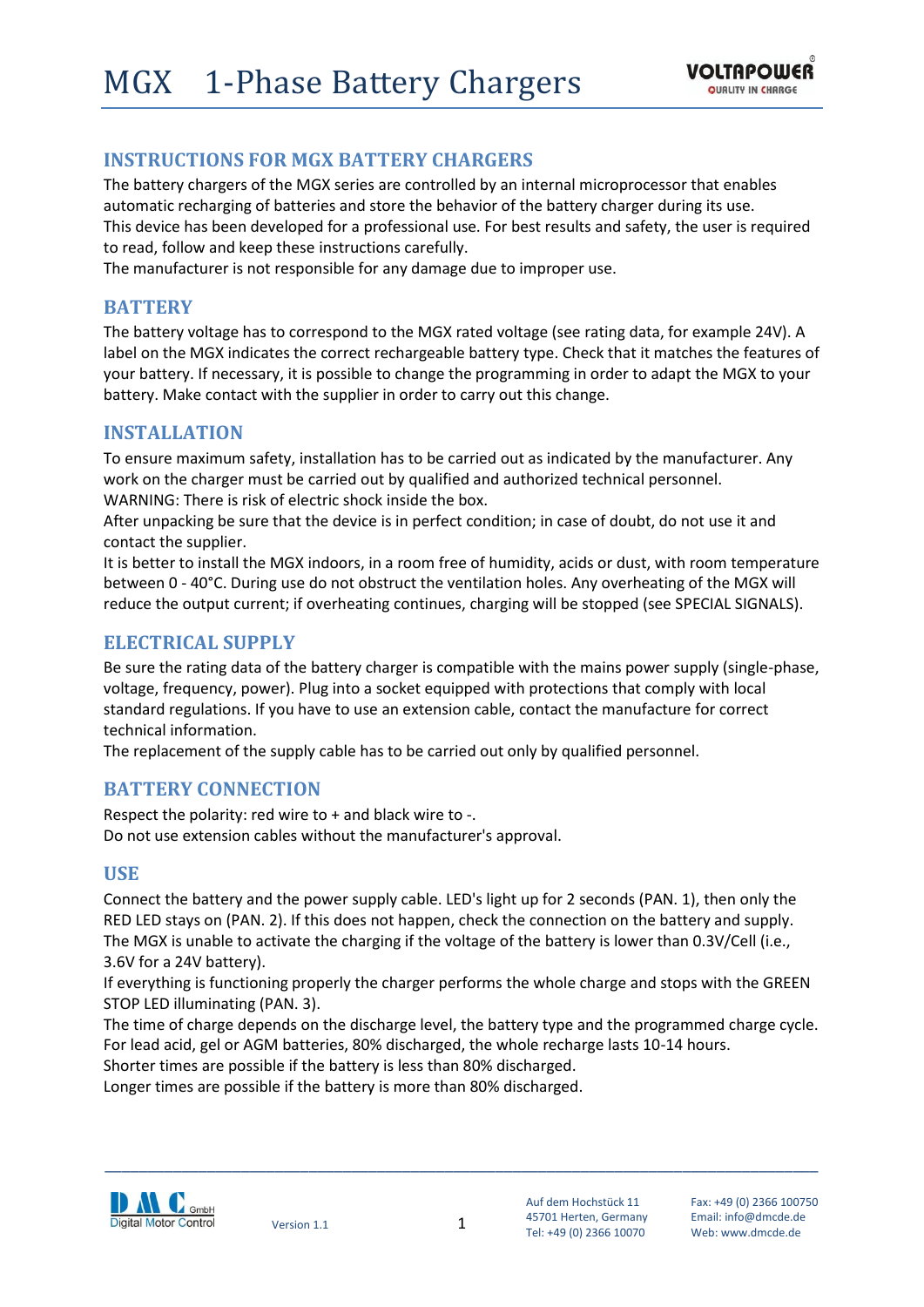## **SPECIAL SIGNALS**

When the microprocessor detects a problem, it stops charging and signals this by flashing the two LEDs (PAN. 4). The different possible problems are:

- overheating: the thermal conditions interrupt the current in order to avoid damage
- defective battery: the voltage trend shows a possible failure of the battery
- incorrect battery: the battery has a higher voltage than the charger (36V battery on a 24V charger).

In order to determine the kind of problem it is necessary to read the internal MGX data memory (see DATA MEMORY section).

If the two LED's remain lit (connecting the battery) (PAN. 6), means an internal problem has occurred. Only the manufacturer can solve this problem.

## **CHARGE INTERRUPTION**

Power failures interrupt charging and all LEDs go out (PAN. 5); when the power supply is resumed charging starts again at the point it was interrupted. If charging has to be interrupted for any reason, switch off the charger first disconnecting the mains supply and then the cable. connected to the battery.

Never disconnect the battery if the charger is supplying current, as the resulting spark could ignite the gases produced by the battery and cause an explosion.

For best charging, disconnect the battery only when the microprocessor indicates STOP (PAN. 3).

## **HOLDING**

If you leave the MGX on line and connected even during long periods of inactivity, it is possible to maintain a 100% charge level.

At the end of a charge cycle (device indicating STOP - PAN.3) the MGX goes into operation and supplies a small current in order to keep the battery voltage at 2.25V/Cell. The length of this phase is unlimited. During the holding phase the display indicates STOP (PAN.3).

## **DATA MEMORY**

The internal microprocessor can store a remarkable quantity of information throughout the life of the MGX. This information can be read only through the suitable terminal (MULTIPROGRAMMER) to be connected to the programming connector, which is accessible through a slit of the bottom of the charger (see Fig. 1).

Contact the supplier for the purchase of a MULTIPROGRAMMER-CLIENT.

Reading this information helps detect the problems and their cause. It will be easily understood whether they are caused by a malfunction of the charger or the battery.

It is also possible to understand whether the problems are caused by the non-compliance of the user with the rules. Be particularly careful when reading the user's Manual.

## **GENERAL RECOMMENDATION.**

Do not let the battery run down completely (maximum 80%): it will last longer. Keep the battery contacts free of oxidation. Keep the charging area well ventilated.



\_\_\_\_\_\_\_\_\_\_\_\_\_\_\_\_\_\_\_\_\_\_\_\_\_\_\_\_\_\_\_\_\_\_\_\_\_\_\_\_\_\_\_\_\_\_\_\_\_\_\_\_\_\_\_\_\_\_\_\_\_\_\_\_\_\_\_\_\_\_\_\_\_\_\_\_\_\_\_\_\_\_\_\_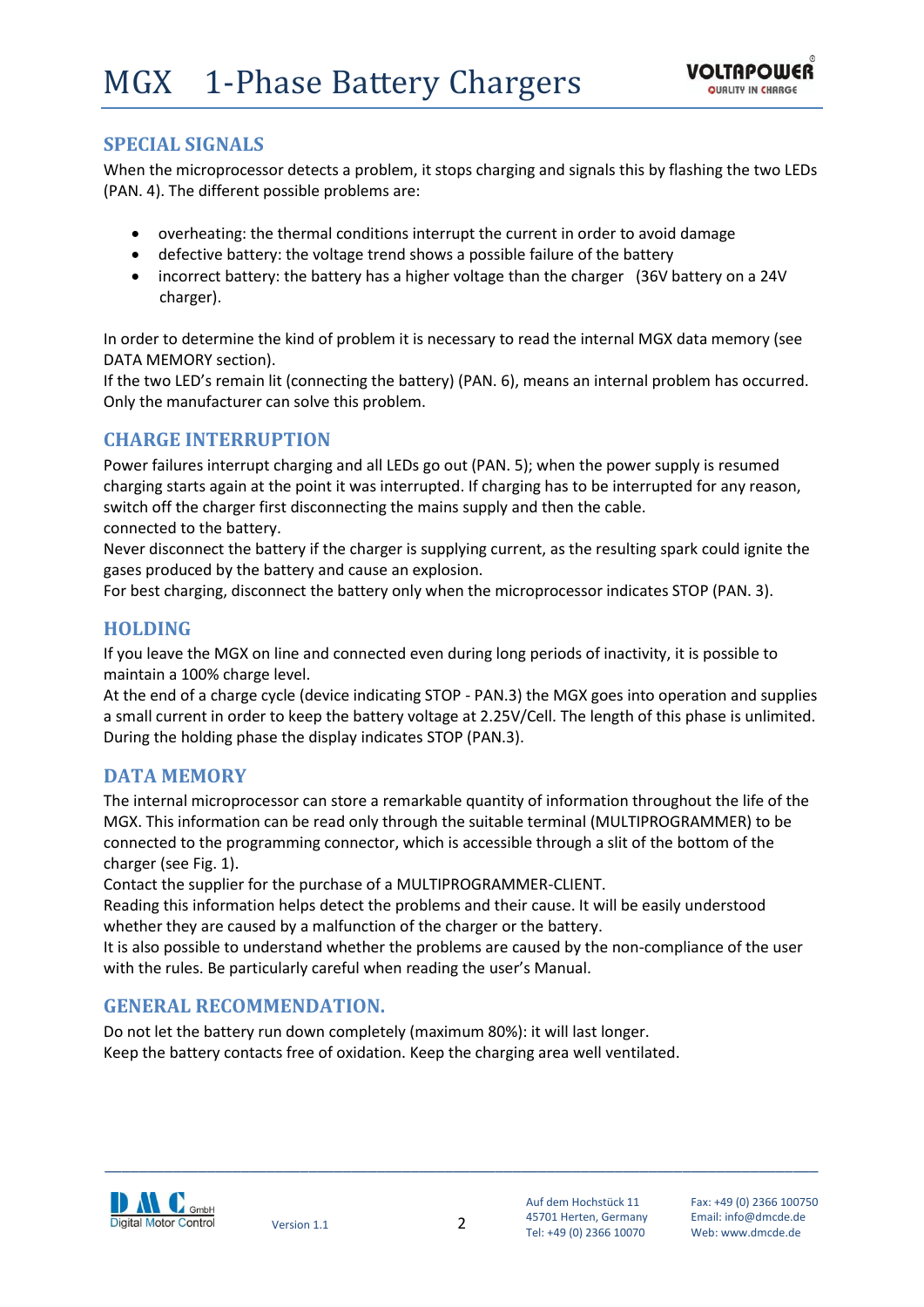### **MAINTENANCE**

Keep the fan and the ventilation holes clean. To clean the outside, use a dry cloth. Use only original spare parts.

### **DIAGRAMS**







Auf dem Hochstück 11 Fax: +49 (0) 2366 100750<br>45701 Herten. Germany Email: info@dmcde.de 45701 Herten, Germany Email: info@dmcde.de Tel: +49 (0) 2366 10070

\_\_\_\_\_\_\_\_\_\_\_\_\_\_\_\_\_\_\_\_\_\_\_\_\_\_\_\_\_\_\_\_\_\_\_\_\_\_\_\_\_\_\_\_\_\_\_\_\_\_\_\_\_\_\_\_\_\_\_\_\_\_\_\_\_\_\_\_\_\_\_\_\_\_\_\_\_\_\_\_\_\_\_\_